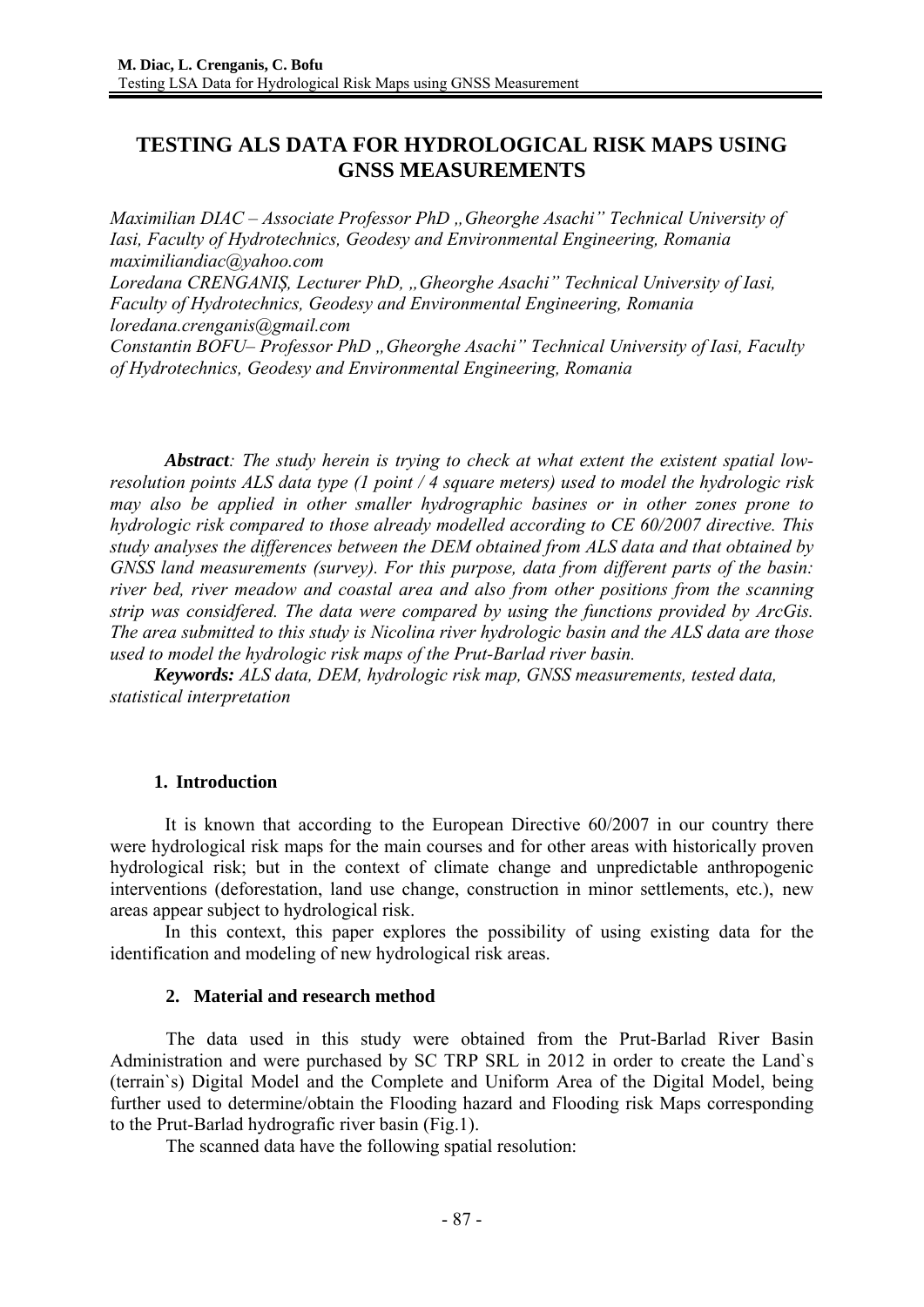- 16 points / squared meter for a surface of approximatively 500 squared kilometers – for urban areas (crowded inhabited area): Iasi, Botosani, Vaslui, Tecuci, Barlad
- 1 point / squared meter for a surface of approximatively  $3,500$  squared kilometers – for Baseu, Jijia, Elan, Chineja, Bârlad and Siret River Basins
- 1 point / 4 squared meter for a surface of approximatively 16,500 squared kilometers – for the rest of the studied area.



Fig. 1. Tested zones according to landform

The ALS strips have the average length of 45 km and the width of 1.5 to 2.0 km, these dimensions being choosen from precision reasons, considering the inertial IMU systems.

ALS points are of 15 / 10 cm precision in horizontal / vertical plane, according to sensor's technical specifications. The impulse amplitudes were modulated by aid of an automated control system (Automatic Gain Control – AGC) and the amplitudes` values were assigned to each point (`s atributes). From the data pre-processing performed by SC TRP SRL resulted files of \*.las şi \*.laz format (\*.las format being an archive). The plane rectangular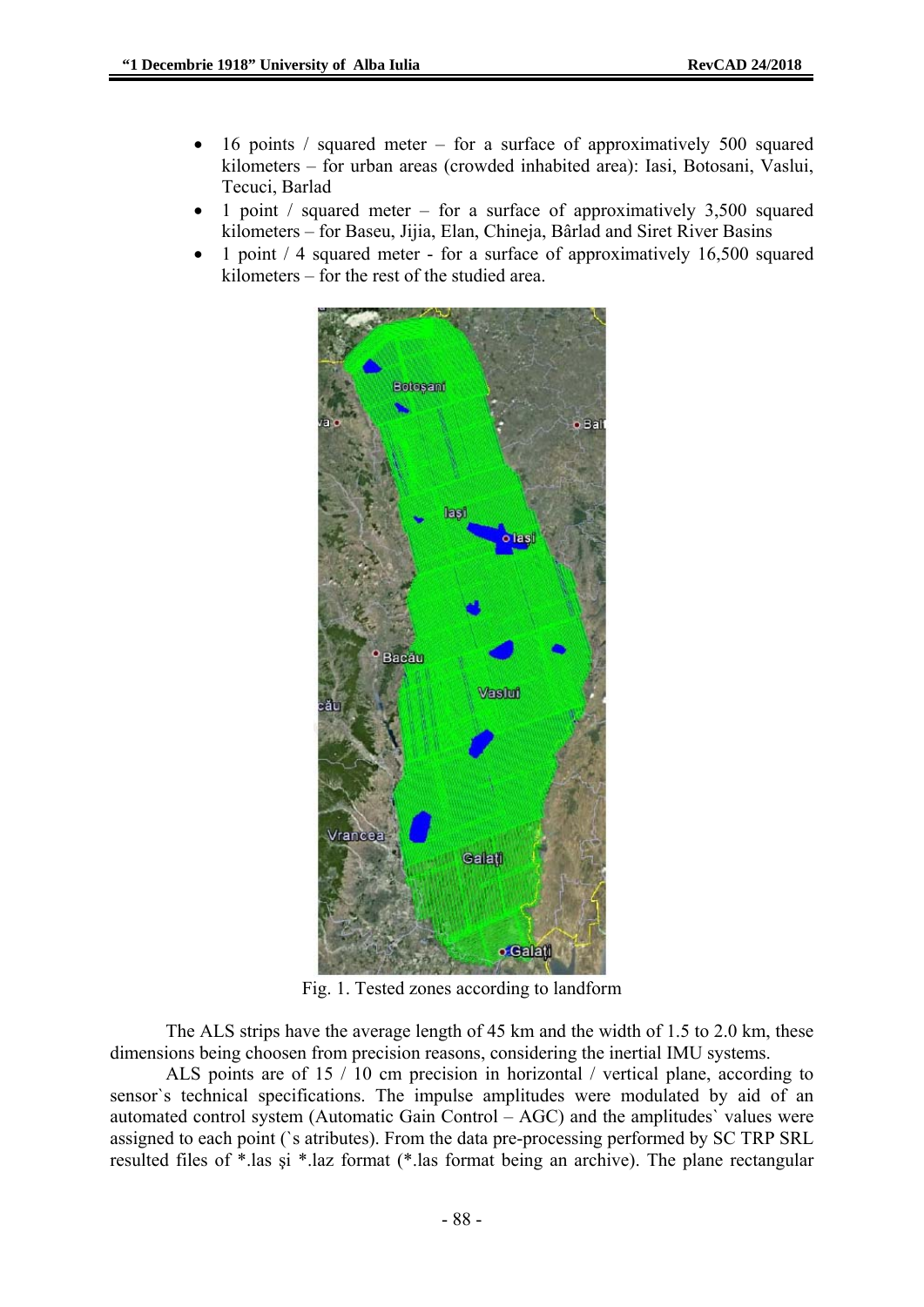coordinates were computed in the WGS84 Universal Transversal Mercator System, zone 35N and the altitudes were determined in ellipsoidal WGS84 reference system.

## **Testing zones**

For validating the DEM three types of tests were considered (choosen):

- According to landform;
- According to zone`s position inside the ALS scanning strips;
- Singular points identified on DEM in the thalweg of the river.

The tested zones according to the landform were choosen in the following three situations:

- river meadow plane;
- coastal zone inclined plane;
- mixed zone.

The tested zones are approximately 250 x 500 m. The measurements of the tested zones/areas were made by using a GNSS receiver (Fig.2). The points density was ensured to be of approximately the same density as LSA points and the measurement points to accurately describe the landform characteristics (e.g. slope changes, settlements etc.).



Fig. 2. The tested zones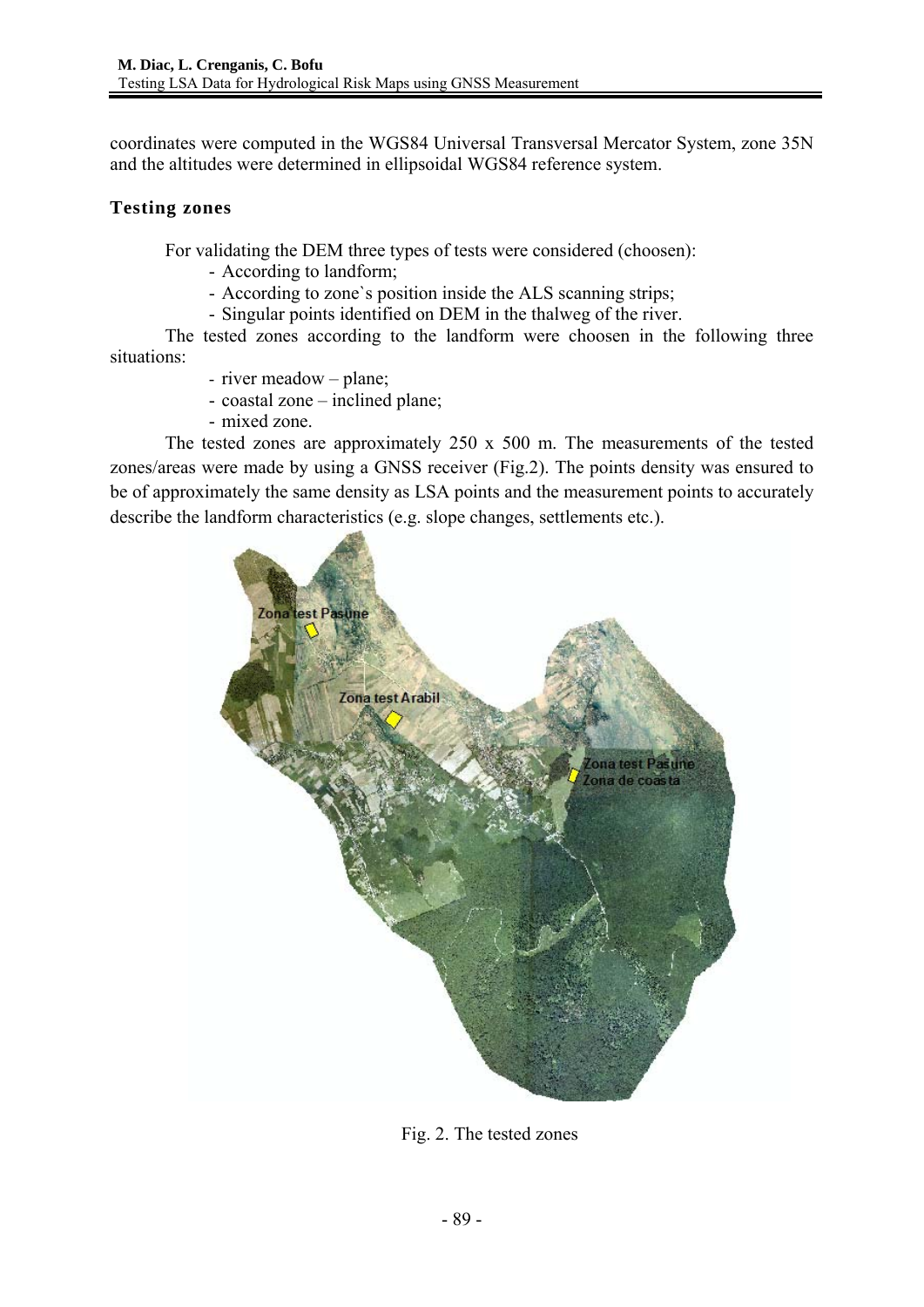#### **Flow of tested data processing**

For data validation a comparison flow was designed to ensure correct data evaluation. The principle of comparison is to analyze the differences between two DEMs obtained from two ALS and GNSS data sources and processed in a similar way (Fig. 3).



Fig. 3. Comparison flow

The reference data of compared DEMs have to fulfil the following criteria:

- •ALS and measured points density should be alike;
- •To result from the same interpolation method.
- •The contours to be cut must be identical;
- The same grid size.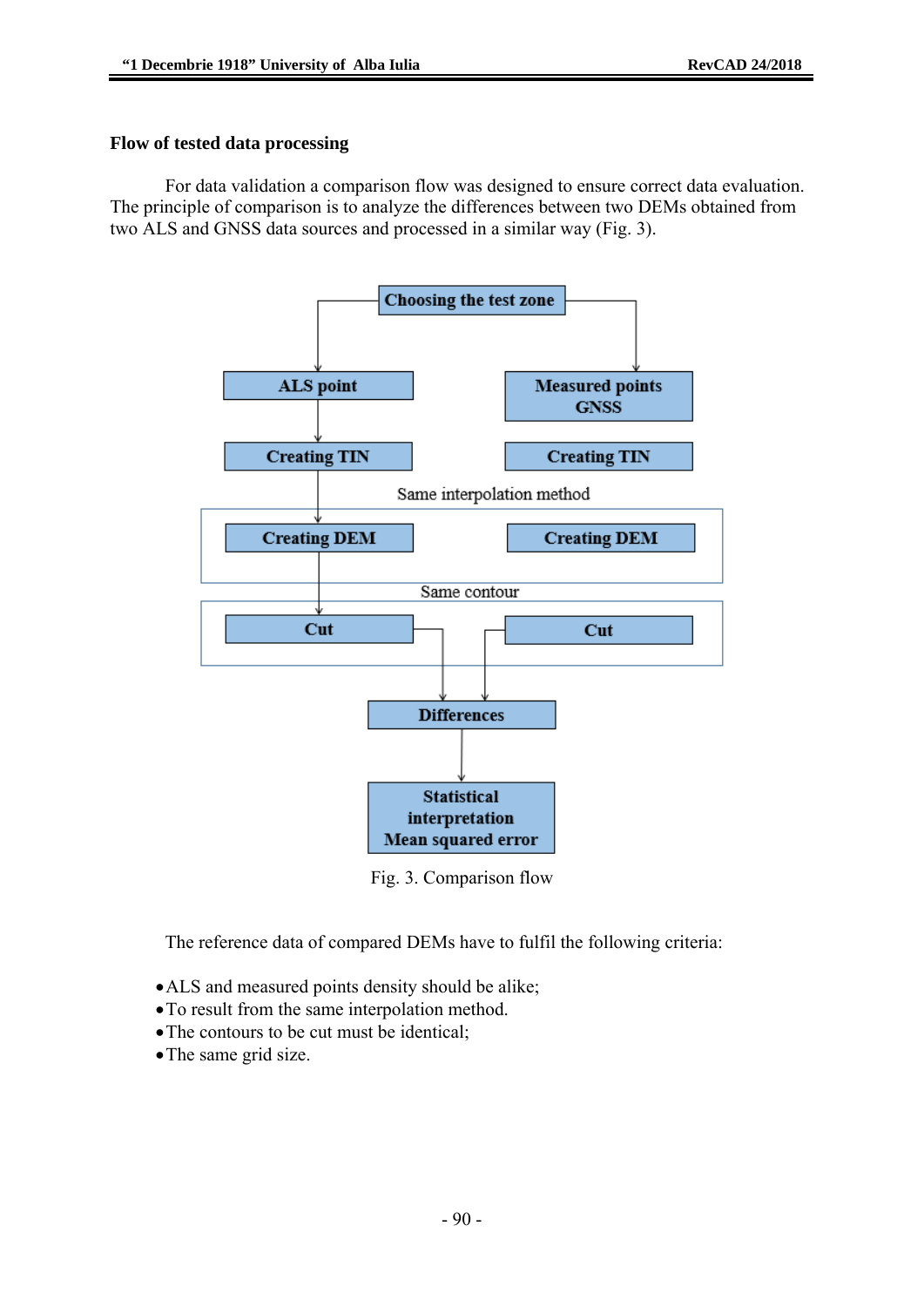

Fig. 4. Representation of the test zones on the comparison flow of ALS data



Fig. 5. Representation of test zones of the comparison flow of GNSS measured data

## **3. Results of the theoretical and experimental study**

Comparative data was obtained by processing in ArcGIS using TIN interpolationspecific functions, DEM generation, TXT export and tabular comparison.

| Facto 1. Denemiarking of DERITALS points versus measured DERI GINSS point |            |           |          |                      |            |           |          |            |
|---------------------------------------------------------------------------|------------|-----------|----------|----------------------|------------|-----------|----------|------------|
| Lidar<br>point                                                            | X          | Y         | Z        | <b>GNSS</b><br>point | X          | Y         | Z        | Difference |
| 1                                                                         | 5214651.54 | 545840.60 | 162.51   | 1                    | 5214651.54 | 545840.60 | 162.74   | 0.23       |
| 2                                                                         | 5214644.54 | 545826.60 | 162.39   | $\overline{c}$       | 5214644.54 | 545826.60 | 162.08   | $-0.31$    |
| 3                                                                         | 5214644.54 | 545833.60 | 162.07   | 3                    | 5214644.54 | 545833.60 | 161.88   | $-0.19$    |
| $\overline{4}$                                                            | 5214644.54 | 545840.60 | 161.84   | 4                    | 5214644.54 | 545840.60 | 161.96   | 0.12       |
| 5                                                                         | 5214644.54 | 545847.60 | 161.98   | 5                    | 5214644.54 | 545847.60 | 161.80   | $-0.18$    |
| 6                                                                         | 5214637.54 | 545805.60 | 159.28   | 6                    | 5214637.54 | 545805.60 | 159.53   | 0.25       |
| $\tau$                                                                    | 5214637.54 | 545812.60 | 160.10   | 7                    | 5214637.54 | 545812.60 | 159.84   | $-0.26$    |
| 8                                                                         | 5214637.54 | 545819.60 | 160.87   | 8                    | 5214637.54 | 545819.60 | 161.20   | 0.33       |
| 9                                                                         | 5214637.54 | 545826.60 | 161.53   | 9                    | 5214637.54 | 545826.60 | 161.22   | $-0.31$    |
| .                                                                         | $\cdots$   | .         | $\cdots$ | $\cdots$             | .          | .         | $\cdots$ | $\cdots$   |
| 239                                                                       | 5214511.54 | 545840.60 | 144.01   | 239                  | 5214511.54 | 545840.60 | 144.12   | 0.11       |
| 240                                                                       | 5214511.54 | 545847.60 | 145.42   | 240                  | 5214511.54 | 545847.60 | 145.58   | 0.16       |
| 241                                                                       | 5214511.54 | 545854.60 | 146.97   | 241                  | 5214511.54 | 545854.60 | 146.69   | $-0.28$    |
| 242                                                                       | 5214504.54 | 545819.60 | 139.55   | 242                  | 5214504.54 | 545819.60 | 139.62   | 0.07       |
| 243                                                                       | 5214504.54 | 545826.60 | 141.26   | 243                  | 5214504.54 | 545826.60 | 141.35   | 0.09       |
| 244                                                                       | 5214504.54 | 545833.60 | 142.71   | 244                  | 5214504.54 | 545833.60 | 142.60   | $-0.11$    |
| 245                                                                       | 5214504.54 | 545840.60 | 144.26   | 245                  | 5214504.54 | 545840.60 | 144.40   | 0.14       |
| 246                                                                       | 5214497.54 | 545826.60 | 141.17   | 246                  | 5214497.54 | 545826.60 | 141.20   | 0.03       |

Table 1. Benchmarking of DEM ALS points versus measured DEM GNSS points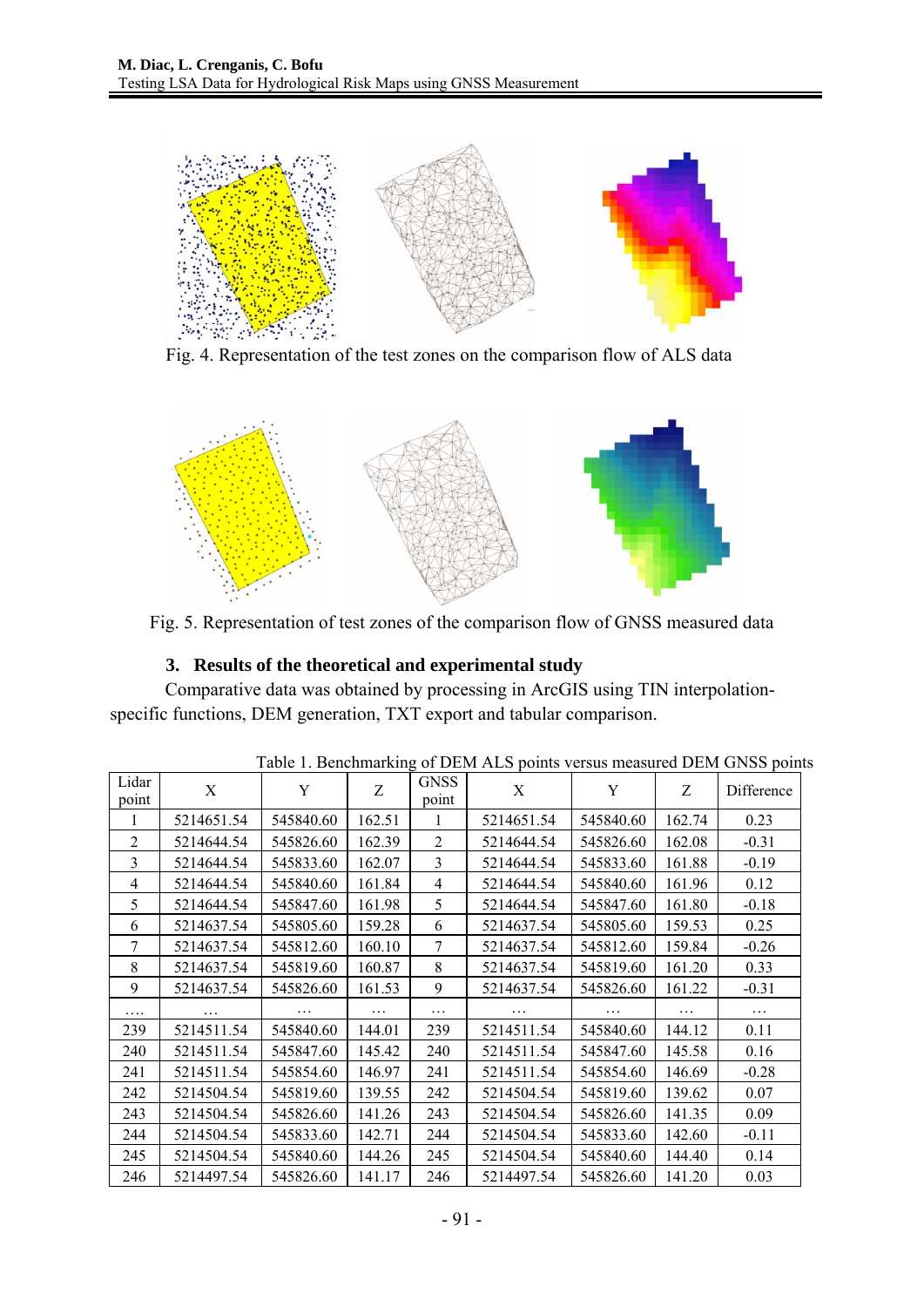

Fig. 6. Test zones with different location in ALS scanning strips

The errors that may occur in the different location inside the ALS scanning strips may be, on one hand determined by the fact that scanner`s emmited ray does not fall perpendicular to the scanned area and the spot will be of ovoid shape instead of a circular one and may negatively affect the measurement and, on the other hand due to the poor calibration of the measuring strips.

The values of the mean squared error of the differences between DEMs resulted from ALS points and GNSS measured points in various test zones are presented in the table below:

|                               | Table 2                                     |
|-------------------------------|---------------------------------------------|
| Test zone type                | Squared mean error of level differences [m] |
| Meadow                        | 0.24                                        |
| Coastal zone                  | 0.28                                        |
| Complex                       | 0.35                                        |
| Left edge of ALS strip        | 0.21                                        |
| ALS                           | 0.20                                        |
| ALS / Right edge of ALS strip | 0.23                                        |

For determining the accuracy of generated DEM of the bed river zone, 13 GNSS measured points were considered in the river thalweg and their levels were compared to those corresponding to cells from the flow accumulation dirrections obtained from DEM and the ArcGIS implemented algorithm.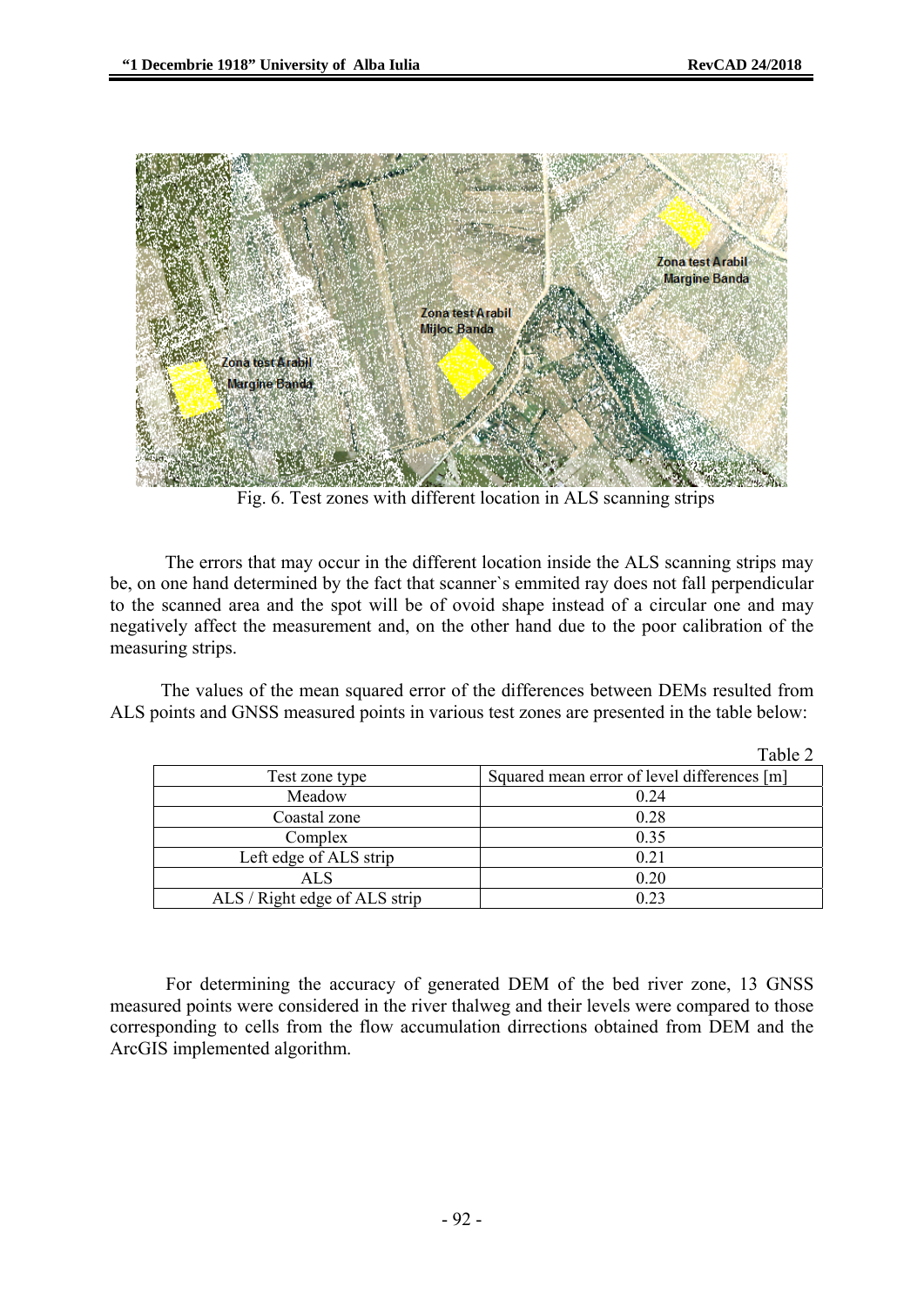

Fig. 7. Test points in river thalweg

The test points were firstly identified on DEM, than traced in the field and finally their levels were measured, the results being shown in Table 3.

The levels were measured twice in each section and the arithmetic mean was recorded. This procedure was adopted because the water absorbs the scanning ALS rays/beam and consequently, on the generated DEM, only the higher levels than water level of the measured section may be registered.

|                |          |          | ے ۔         |  |
|----------------|----------|----------|-------------|--|
| Point          | DEM      | Measured |             |  |
| no.            | thalweg  | thalweg  | Differences |  |
|                | level[m] | level[m] | [m]         |  |
| 1              | 148.04   | 147.37   | $-0.67$     |  |
| $\overline{2}$ | 143.75   | 143.56   | $-0.19$     |  |
| 3              | 141.65   | 140.78   | $-0.87$     |  |
| 4              | 141.23   | 140.67   | $-0.56$     |  |
| 5              | 138.76   | 137.87   | $-0.89$     |  |
| 6              | 135.49   | 135.31   | $-0.18$     |  |
| 7              | 132.55   | 131.81   | $-0.74$     |  |
| 8              | 130.84   | 129.82   | $-1.02$     |  |
| 9              | 128.91   | 128.23   | $-0.68$     |  |
| 10             | 127.57   | 126.68   | $-0.89$     |  |
| 11             | 125.50   | 124.74   | $-0.76$     |  |
| 12             | 122.83   | 122.60   | $-0.23$     |  |
| 13             | 120.62   | 119.85   | $-0.77$     |  |

| Table 3. Benchmarking of thalweg levels from |
|----------------------------------------------|
| DEM versus GNSS measured thalweg levels      |